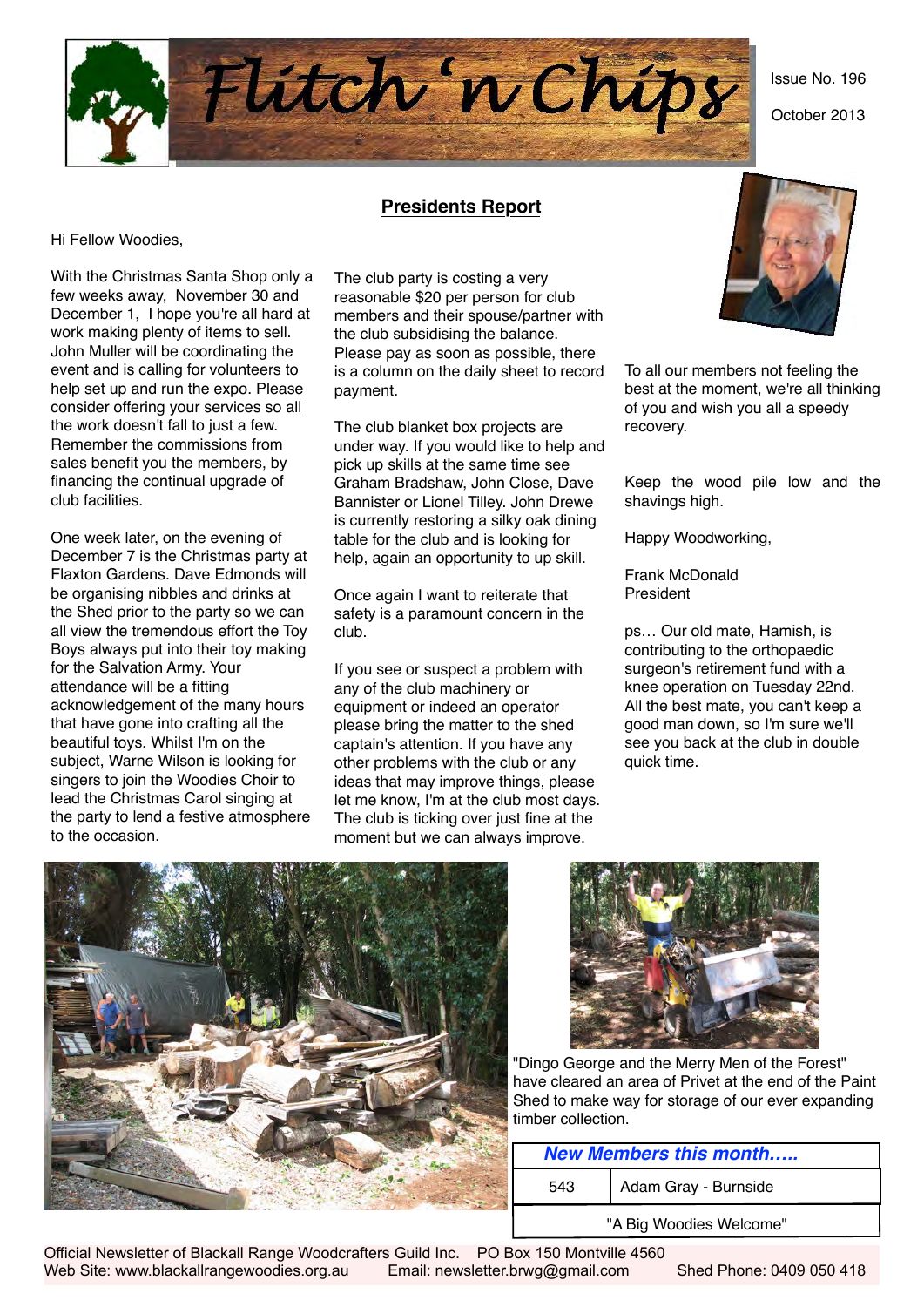#### Tips and Tricks  $\mathcal{Q}$

By Warne Wilson

#### **Why do you like woodworking?**

This is a question we sometimes get. In response, I usually mumble something about how I like to work with my hands.

But there are actual reasons why we like woodworking. See if these describe your woodworking experience**:**

1) You like woodworking because it's a challenging task. It's not simple enough to get boring, and it's not complicated enough to create anxiety. (Not often anyway!)

2) Merging of action and awareness. You're just in there doing it. You're not conscious of yourself standing in your shed "woodworking." You are simply part of the process.

3) Clear goals. You know exactly what you want to build, how you want it to look. How many other things are this clear cut in your life?

4) Immediate feedback. You look at what you're doing and you know that it's right (or wrong), the joint fits or it doesn't.

5) High degree of concentration. You're absolutely into it.

6) Altered sense of time. I'm not really aware of how much time has passed. I look at my watch and realise that half an hour has passed since the last time I looked a minute ago.

There are other reasons of course; these will vary with the individual, and we don't have to experience all of them to enjoy woodworking, but I think this simple list covers the basics.

So the next time someone asks you why you like woodworking, you can say, "There are several reasons I like woodworking, six of them to be exact. First, it's a challenging task..."

### Safety Notes

By Warne Wilson and Dave Banister



Treat all machines with care. Let the blades do the work, do not force them. If a machine is forced it may jamb or kick back and cause an injury, either to the

If you are not accredited on a machine you must not use it. Ask the shed captain for the day to arrange for your accreditation. When you are accredited on a

machine, or to you!

#### SAFETY WHEN USING MACHINES

- \* Do not wear loose clothing which may become caught in a machine.
- \* Avoid awkward situations where a sudden slip could cause your hand to contact moving parts. This applies to hand tools too, a slip with a chisel can cause a bad injury.
- \* Do not try to remove sawdust or chips from a machine while it is running. When the machine has stopped use a brush or a stick. If there is a build up around a cutting head or blade, turn the machine off and pull the plug before attempting to clear it.
- \* Do not leave machines running unattended. Do not leave a machine until the power is switched off and the machine comes to a complete stop. This particularly relates to the Laguna bandsaw, use the footbrake and make sure the blade has stopped.
- \* Do not try to free a stalled blade before switching the power off and pulling the plug.
- \* Do not distract or startle an operator while he or she is using a machine.







#### **Gary & Cheryle Campbell**

• Camper Trailers • Vehicle Interiors • Furniture Upholstery • Boat & 4WD Canopies

Unit 7 / 47 Beerwah Parade, Beerwah 4519 Queensland

**MAPLETON HARDWARE** 

Your handy hardware store.

Come in and see us for all your hardware needs. Hand Tools, Sleepers, Power Tools, Drill Bits, Paint and Stains. **Plus Plumbing and General Hardware** 

**Open 7 Days** 

Rob, Toni and Laurie

Cnr Obi Obi Rd & Emu Walk **MAPLETON Phone 5445 7773**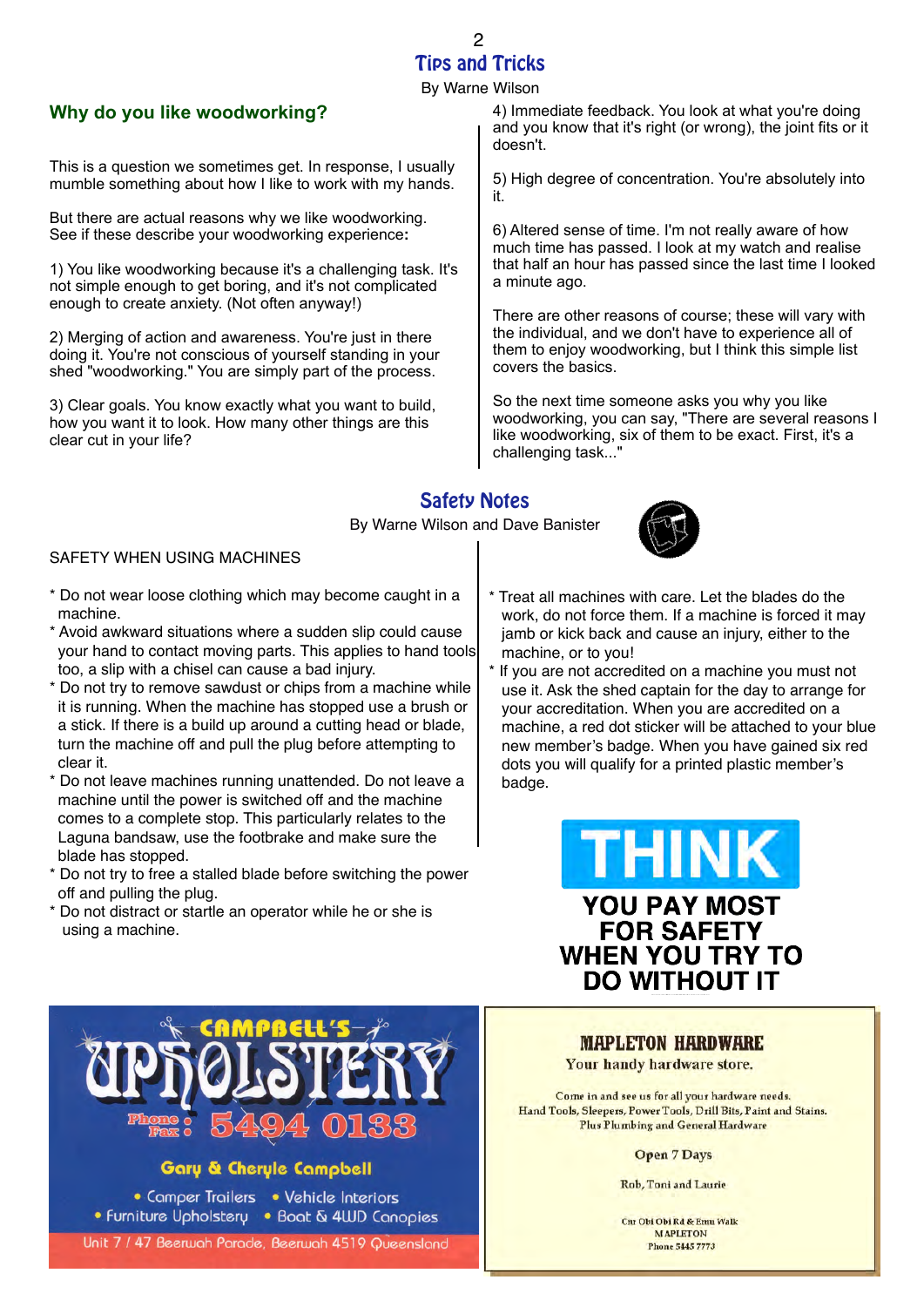



Suggest this would be a good acquisition for the club? A bench drill which has an auto feed (downwards) as the chuck spins. Another unit made in Australia. May not have worked too well as this is the only one I have ever seen.

On a recent visit to the Echuca district in Victoria, John Muller uncovered some interesting woodworking machinery……

"this is a turner who makes his living from turning, seven days a week. Don't know how he does it; must love it. The lathe is an old steam driven steel lathe converted but the drive is now an electric motor. The drive however is "variable speed" via the wooden handle above his head which when moved left or right will increase or decrease the speed. He uses mostly Murray River Red Gum; says the tourists love it. It is a specie full of fault; never know what you can get out of the blank!"



This is an old professional dovetail cutter. Has it's own "router" (an electric motor).



A variable speed drill. The speed is determined by the position of the driving disc relative to the spinning motor plate behind.



This is an old chainsaw; two man. Would not have liked to be the one holding the motor end.



Flaxton Gardens Restaurant, Bar, Events... **Tranquil elegance in an area of natural beauty...**<br>Vhatever your plans, whether it be a relaxed alfresco lunch on t rine in the bar or enjoyin<br>staurant. Flaxton Garde ts of a lifetime

.<br>Ve look forward to welcoming you!<br>Jan and Georgina Thompson.

OPEN 7 DAYS: Sunday & Monday 9am-4pm, Tuesday to Saturday 9am-9pm Telephone: 07 5445 7450 | info@flaxtongardens.com.au<br>313 Flaxton Drive, Flaxton, Sunshine Coast Hinterland. www.flaxtongardens.com.au

**MIGHTY MELPFUL MITRE IO TIMBER and HARDWARE MALENY** 

,,,,,,,,,,,,,,,,,,,,,,,,,

,,,,,,,,,,,,,,,,,,,,,,,,,,,,

"For all your hardware needs"

**Phone 5494 2466** 

10% Discount to BRWG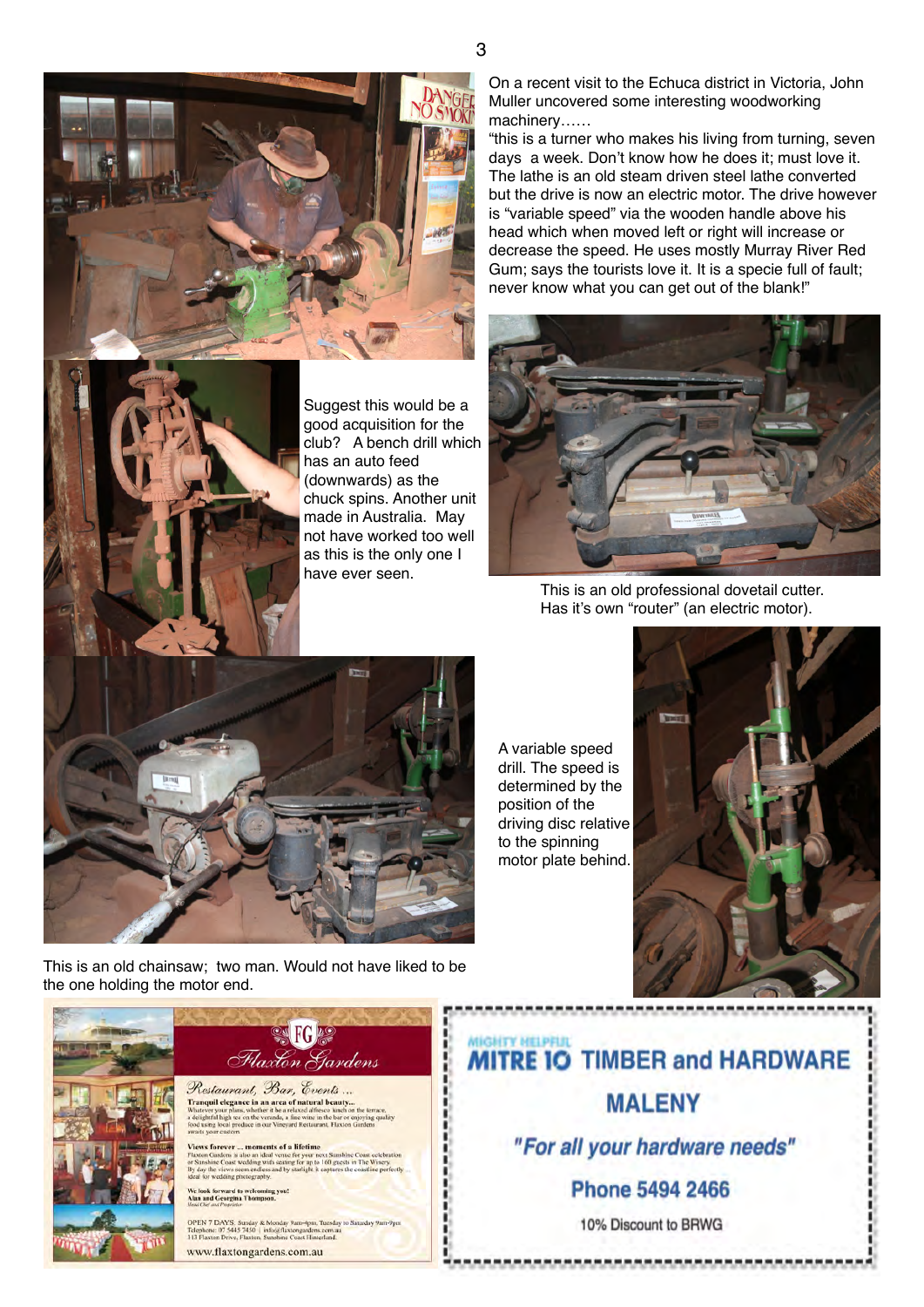#### Timber of the Month - prepared by Graham Bradford







**Scientific Name**. araucaria heterophylla Genus. araucaria Family. Araucariaceae

**Common Names**. Norfolk Island Pine, Star Pine, Triangle Tree.

Description. A conifer, (as botanically distinct from a pine) endemic to Norfolk Island, and the adjacent Phillip and Nepean Islands. The genus araucaria occurs across the South Pacific and Chile, especially concentrated in New Caledonia where 13 closely related and similar appearing species are found. Norfolk Is. pine has since been introduced as an ornamental and plantation species in tropical and subtropical climates worldwide, and is popular as an indoor potted plant.

The trees grow to a height of 50–65 m, with straight vertical trunks to 2.5 m diameter and symmetrical horizontal branches, in whorls of 4 to 7. In severe weather, the trees tend to shed branches, minimising wind resistance. Some trees develop a spiral grain pattern which may fail under high stress. Juvenile trees are slow to establish, but thereafter grow quickly.

The scientific name heterophylla ("different leaves") derives from the variation in the leaves between young and adult plants. The juvenile leaves are curved, narrow and triangular at the cross section and the mature leaves are a broad, curved, and scale like. The thickest leaves on coning branches are in the upper crown. The cones are squat globose, 10– 12 cm long and 12–14 cm diameter, and take about 18 months to mature. They disintegrate at maturity to release the nut-like edible seeds. The bark is blackish and scaly with resin drops emerging from a few metres above ground

Timber. The timber is classed as a softwood. In smaller trees, the heartwood is creamy and not clearly demarcated from the straw colored sapwood, but darkens to tan-brown in mature trees The sapwood is prone to greenish fungal discoloring which can have a pleasing visual effect in milled timber. It has highly contrasting dark red-brown knots penetrating well into the heartwood. A section through at tree branch level gives an unusual star pattern.The grain is usually straight with a fine, even texture and a high luster

Density: Average density is 500 kg/m<sup>3</sup> at 12% mc., or 2.0 m<sup>3</sup>/tonne. Janka hardness 2.9 kilonewtons dry. (Rated 5 on a hardness scale of 6).

Drying & shrinkage: It is easy to air season with little or no degrade, and movement in service is small. Average reported shrinkage values (green to ovendry) are 3.5% radial, 5.3% tangential and 8.9% volumetric.

Working properties: Grain is generally straight and even, It is easy to work with hand and machine tools although its knots may cause some torn or chipped grain when planed or sawn. It nails, screws and glues well and takes a fine finish.

Durability: It is nondurable in exposed situations and the sapwood is vulnerable to fungal stain.

Uses: On Norfolk Island, everything is historically made from N.I. pine, and an active reforestation program is established. Being a stable timber, there are some fine examples of furniture and feature panelling. Today its prime use elsewhere is for turning and carvery. Such items exhibit interesting patterns due to the whorled branches that penetrate the stem to the pith.

Availability: Milled timber is rarely available on the commercial market in Australia, and juvenile stock commands a premium price at nurseries.

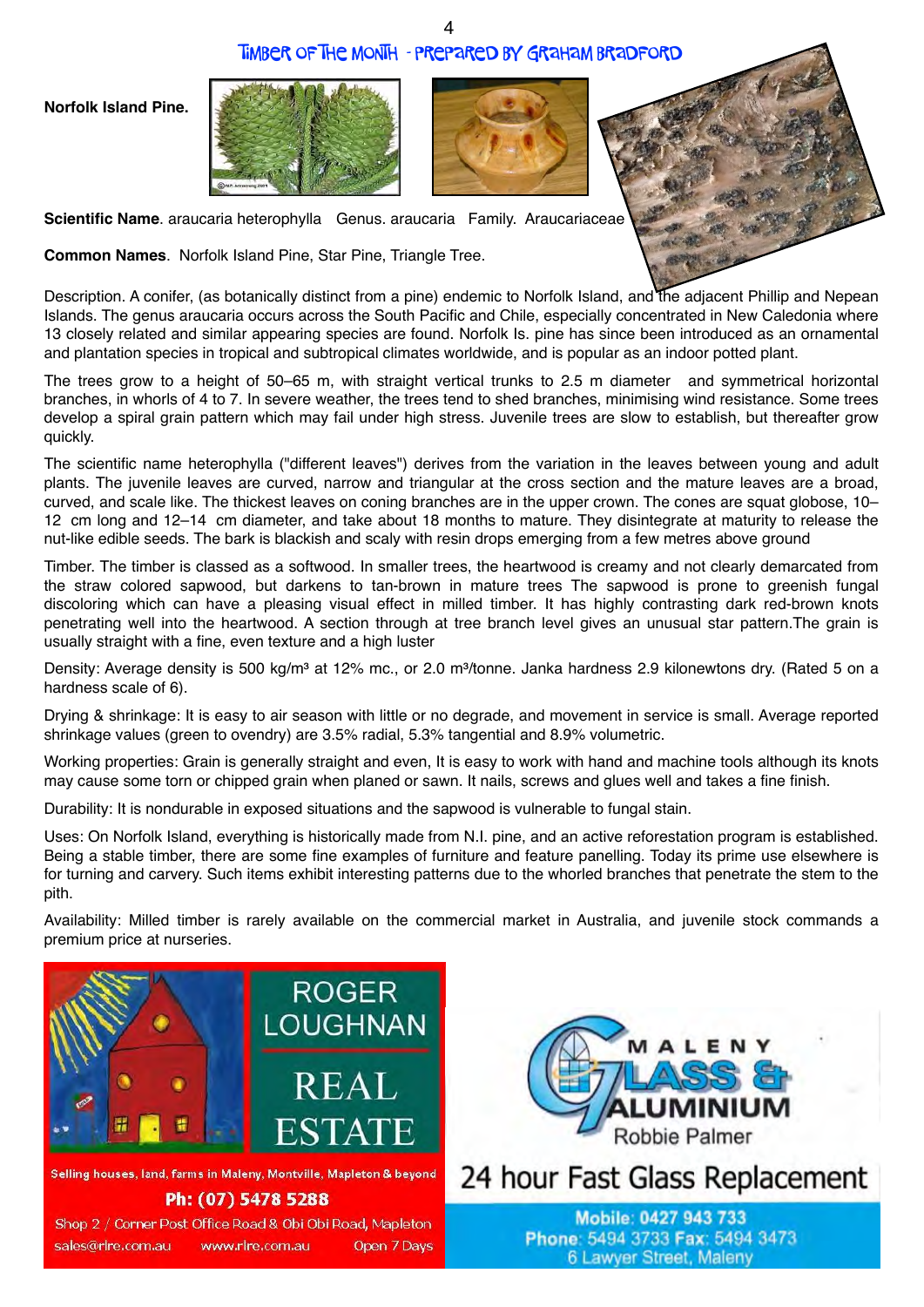## *The Sharpest Tools in the Shed!*

Our recent demo on tool sharpening basics proved very popular and demonstrated the



A message from Secretary Dave Edmond……

Well, only six weeks to go until our Christmas party to be held on 7 December at Flaxton Gardens. We will also be having nibblies and drinks beforehand at the Shed at 5pm, to allow people to view the toys.

The cost is \$20 per person.

- You may pay by cash, EFTPOS or cheque at the Shed. If you pay this way, be sure to also enter your name into the daily sheet and write the amount in the column marked "Christmas party".
- You can also pay by posting a cheque to PO Box 150, Montville, QLD 4560.
- But wait, you can also pay by bank transfer. If you use this method, please ensure that you include your name and Xmas in the advice. Our banking details are:
	- Bank of Queensland
	- BSB 124 156
	- A/c No. 100010743

Please pay ASAP, but by the 23rd November at the very latest. That way, we can give Flaxton Gardens the final numbers.

#### Maintenance Report

by Brian Harris

CLOVELLY ESTATE

25/9 Lathe 1442 - New V belt fitted which has stopped the vibration.

> Live Centre for lathe - A new bearing was fitted to replace a seized one.

5/10 Laguna 18" Band saw - New blade fitted.

Turning blank Band Saw - New blade fitted.

# **INDUSTRIAL ABRASIVES SUPPLIER**



**DAVID BLACK PROPRIETOR** 

Phone: (07) 5443 9211 Phone: (07) 5443 9527 Mobile: 0413 945 798 Fax: (07) 5443 5714 4/20 Kayleigh Drive Maroochydore Qld 4558 Drum Sander - New sanding belt fitted.

19/10 Jet Lathe #16 - A new motor split pulley and V belt was fitted and the tailstock screw was attended to as it had seized.

> Makita Biscuit Cutter - Had stopped working because the switch was full of wood dust, this was cleaned and is now working (until next time).

Congratulations

To the team at Spicers Clovelly Estate for their 2 wins at the

Queensland Good Food Guide 2012 Awards The Long Apron were proud winners of

Regional Restaurant of the Year and awarded 2 Chefs hats

68 Balmoral Road, Montville, Sunshine Coast Hinterland T. 1300 272 897 www.spicersg